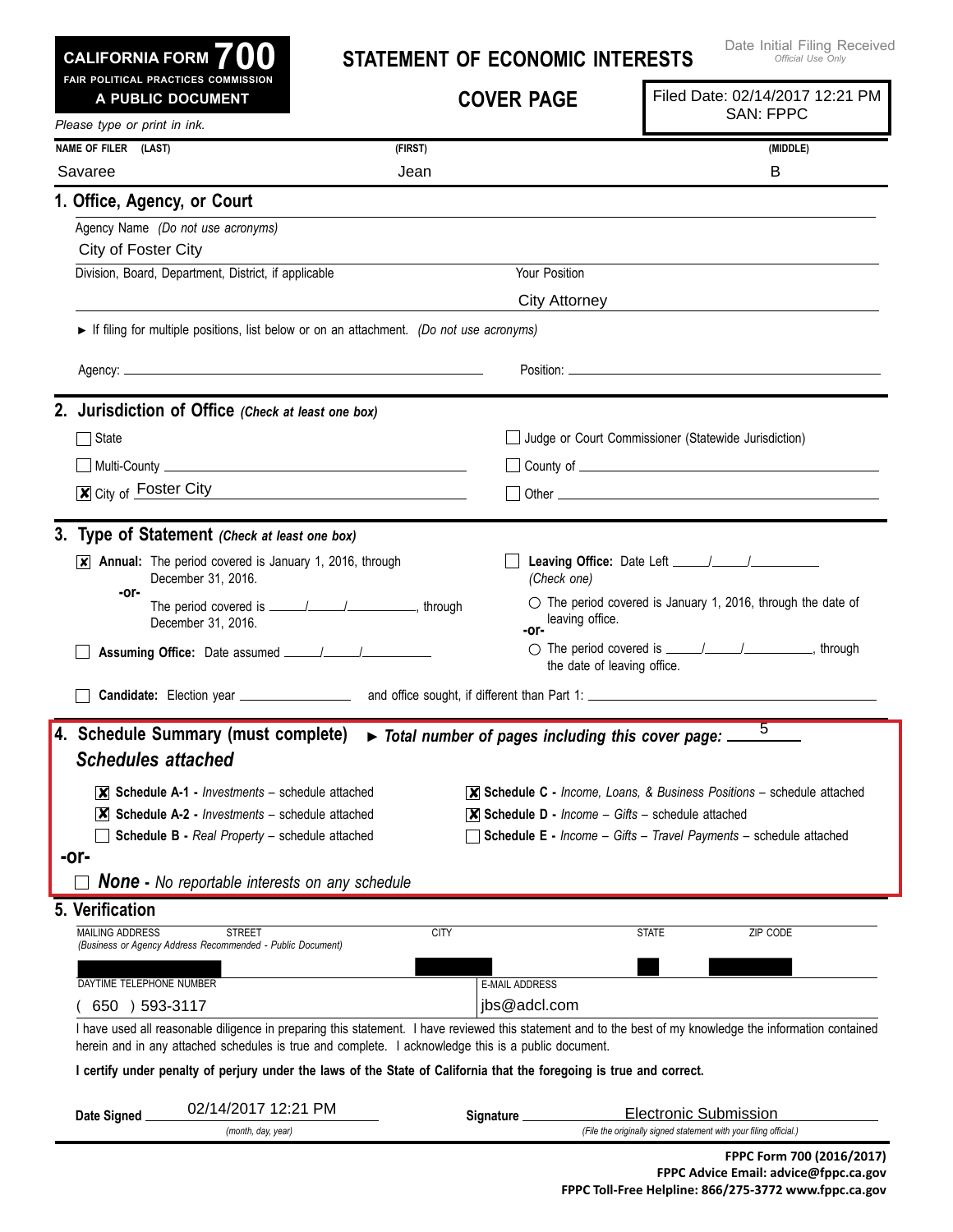#### **Schedule A-1 Investments**

Stocks, Bonds, and Other Interests



| Name |
|------|
|------|

(Ownership Interest is Less Than 10%) *Do not attach brokerage or financial statements.*

Jean Savaree

| NAME OF BUSINESS ENTITY                                                                                            | NAME OF BUSINESS ENTITY                                                                                            |
|--------------------------------------------------------------------------------------------------------------------|--------------------------------------------------------------------------------------------------------------------|
| Boeing Co.                                                                                                         | Oracle                                                                                                             |
| GENERAL DESCRIPTION OF THIS BUSINESS                                                                               | GENERAL DESCRIPTION OF THIS BUSINESS                                                                               |
| Aerospace Company                                                                                                  | <b>Computer Software Company</b>                                                                                   |
| FAIR MARKET VALUE                                                                                                  | FAIR MARKET VALUE                                                                                                  |
| $\vert$ \$10,001 - \$100,000<br>$$2,000 - $10,000$                                                                 | $\vert$ \$2,000 - \$10,000<br>$\frac{1}{2}$ \$10,001 - \$100,000                                                   |
| Over \$1,000,000<br>\$100,001 - \$1,000,000                                                                        | $\sqrt{ }$ \$100,001 - \$1,000,000<br>Over \$1,000,000                                                             |
| NATURE OF INVESTMENT                                                                                               | NATURE OF INVESTMENT                                                                                               |
| $\vert \mathbf{x} \vert$ Stock<br>Other.<br>(Describe)                                                             | $ X $ Stock<br>Other <sub>-</sub><br>(Describe)                                                                    |
| Partnership O Income Received of \$0 - \$499<br>○ Income Received of \$500 or More (Report on Schedule C)          | Partnership ○ Income Received of \$0 - \$499<br>◯ Income Received of \$500 or More (Report on Schedule C)          |
| IF APPLICABLE, LIST DATE:                                                                                          | IF APPLICABLE, LIST DATE:                                                                                          |
| 1/16<br>$\frac{1}{\sqrt{2}}$ / 16                                                                                  | $\prime$ $\prime$ 16<br>$\frac{1}{\sqrt{2}}$ / 16                                                                  |
| <b>ACQUIRED</b><br><b>DISPOSED</b>                                                                                 | <b>ACQUIRED</b><br><b>DISPOSED</b>                                                                                 |
| NAME OF BUSINESS ENTITY                                                                                            | NAME OF BUSINESS ENTITY                                                                                            |
|                                                                                                                    |                                                                                                                    |
| General Electric Co.                                                                                               |                                                                                                                    |
| GENERAL DESCRIPTION OF THIS BUSINESS                                                                               | GENERAL DESCRIPTION OF THIS BUSINESS                                                                               |
| <b>Utilities</b>                                                                                                   |                                                                                                                    |
| FAIR MARKET VALUE                                                                                                  | FAIR MARKET VALUE                                                                                                  |
| $\vert$ \$2,000 - \$10,000<br>$$10,001 - $100,000$                                                                 | $$2,000 - $10,000$<br>\$10,001 - \$100,000                                                                         |
| \$100,001 - \$1,000,000<br>Over \$1,000,000                                                                        | Over \$1,000,000<br>\$100,001 - \$1,000,000                                                                        |
|                                                                                                                    |                                                                                                                    |
| NATURE OF INVESTMENT                                                                                               | NATURE OF INVESTMENT                                                                                               |
| $ X $ Stock<br>Other<br>(Describe)                                                                                 | Stock<br>Other<br>(Describe)                                                                                       |
| Partnership O Income Received of \$0 - \$499<br>$\bigcirc$ Income Received of \$500 or More (Report on Schedule C) | Partnership ◯ Income Received of \$0 - \$499<br>$\bigcirc$ Income Received of \$500 or More (Report on Schedule C) |
| IF APPLICABLE, LIST DATE:                                                                                          | IF APPLICABLE, LIST DATE:                                                                                          |
|                                                                                                                    |                                                                                                                    |
| 16<br>16                                                                                                           | 16<br>16<br>$\sqrt{1}$                                                                                             |
| <b>ACQUIRED</b><br><b>DISPOSED</b>                                                                                 | <b>ACQUIRED</b><br><b>DISPOSED</b>                                                                                 |
| NAME OF BUSINESS ENTITY<br>Cisco Systems, Inc.                                                                     | NAME OF BUSINESS ENTITY                                                                                            |
|                                                                                                                    |                                                                                                                    |
| <b>GENERAL DESCRIPTION OF THIS BUSINESS</b>                                                                        | GENERAL DESCRIPTION OF THIS BUSINESS                                                                               |
| Networking Hardware Company                                                                                        |                                                                                                                    |
| <b>FAIR MARKET VALUE</b>                                                                                           | FAIR MARKET VALUE                                                                                                  |
| $\vert \overline{\mathbf{x}} \vert$ \$2,000 - \$10,000<br>\$10,001 - \$100,000                                     | $$2,000 - $10,000$<br>$$10,001 - $100,000$                                                                         |
| \$100,001 - \$1,000,000<br>Over \$1,000,000                                                                        | \$100,001 - \$1,000,000<br>Over \$1,000,000                                                                        |
| NATURE OF INVESTMENT                                                                                               | NATURE OF INVESTMENT                                                                                               |
| Other<br>$ X $ Stock                                                                                               | Other<br>Stock                                                                                                     |
| (Describe)                                                                                                         | (Describe)                                                                                                         |
| Partnership ◯ Income Received of \$0 - \$499<br>○ Income Received of \$500 or More (Report on Schedule C)          | Partnership ( Income Received of \$0 - \$499<br>◯ Income Received of \$500 or More (Report on Schedule C)          |
| IF APPLICABLE, LIST DATE:                                                                                          | IF APPLICABLE, LIST DATE:                                                                                          |
| 16<br>16                                                                                                           | 16<br>16                                                                                                           |
| ACQUIRED<br><b>DISPOSED</b>                                                                                        | <b>ACQUIRED</b><br><b>DISPOSED</b>                                                                                 |
|                                                                                                                    |                                                                                                                    |

**Comments:**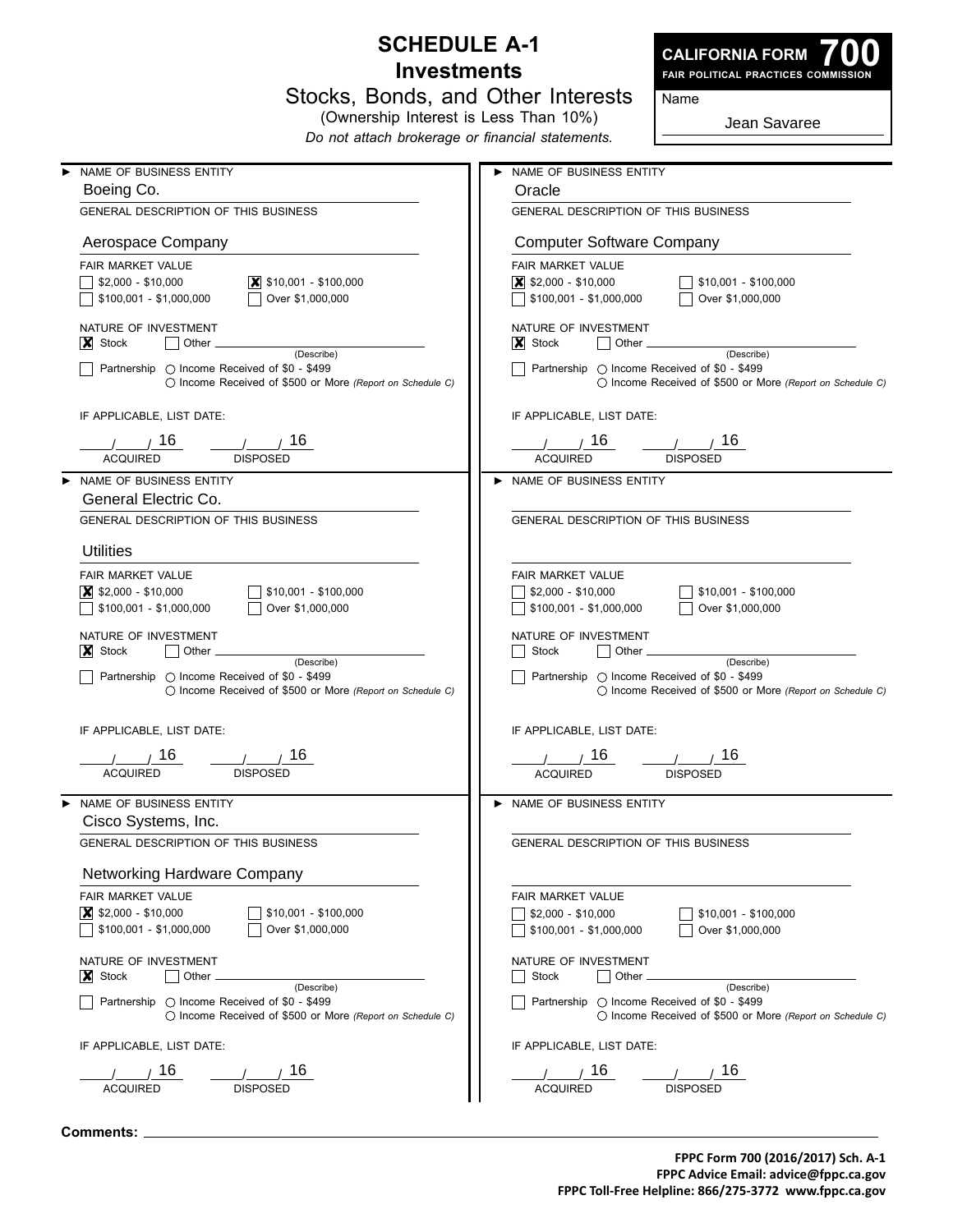### **Schedule A-2 Investments, Income, and Assets of Business Entities/Trusts**

(Ownership Interest is 10% or Greater)

**700 Fair Political Practices Commission CALIFORNIA FORM**

Name

Jean Savaree

| > 1. BUSINESS ENTITY OR TRUST                                                                                         | > 1. BUSINESS ENTITY OR TRUST                                                                       |
|-----------------------------------------------------------------------------------------------------------------------|-----------------------------------------------------------------------------------------------------|
| Aaronson, Dickerson, Cohn & Lanzone                                                                                   |                                                                                                     |
| Name                                                                                                                  | Name                                                                                                |
| 1001 Laurel Street, Suite A, San Carlos, CA 94070<br>Address (Business Address Acceptable)                            | Address (Business Address Acceptable)                                                               |
| Check one                                                                                                             | Check one                                                                                           |
| $\Box$ Trust, go to 2                                                                                                 | Business Entity, complete the box, then go to 2                                                     |
| $\mathbf{\times}$ Business Entity, complete the box, then go to 2                                                     | $\Box$ Trust, go to 2                                                                               |
| <b>GENERAL DESCRIPTION OF THIS BUSINESS</b><br>Law Firm                                                               | <b>GENERAL DESCRIPTION OF THIS BUSINESS</b>                                                         |
| FAIR MARKET VALUE                                                                                                     | IF APPLICABLE, LIST DATE:                                                                           |
| IF APPLICABLE, LIST DATE:                                                                                             | FAIR MARKET VALUE                                                                                   |
| $$0 - $1,999$                                                                                                         | $\sqrt{$0 - $1,999}$                                                                                |
| 1/16                                                                                                                  | $/$ $/16$                                                                                           |
| $\frac{1}{2}$ / 16                                                                                                    | / / 16                                                                                              |
| \$2,000 - \$10,000                                                                                                    | \$2,000 - \$10,000                                                                                  |
| <b>ACQUIRED</b>                                                                                                       | <b>ACQUIRED</b>                                                                                     |
| <b>DISPOSED</b>                                                                                                       | <b>DISPOSED</b>                                                                                     |
| $\vert \overline{\mathbf{x}} \vert$ \$10,001 - \$100,000                                                              | \$10,001 - \$100,000                                                                                |
| \$100,001 - \$1,000,000                                                                                               | \$100,001 - \$1,000,000                                                                             |
| Over \$1,000,000                                                                                                      | Over \$1,000,000                                                                                    |
| NATURE OF INVESTMENT<br><b>X</b> Professional Corp.<br>Partnership Sole Proprietorship<br>Other                       | NATURE OF INVESTMENT<br>Partnership   Sole Proprietorship<br>Other                                  |
| Shareholder<br>YOUR BUSINESS POSITION                                                                                 | YOUR BUSINESS POSITION.                                                                             |
| > 2. IDENTIFY THE GROSS INCOME RECEIVED (INCLUDE YOUR PRO RATA                                                        | > 2. IDENTIFY THE GROSS INCOME RECEIVED (INCLUDE YOUR PRO RATA                                      |
| SHARE OF THE GROSS INCOME TO THE ENTITY/TRUST)                                                                        | SHARE OF THE GROSS INCOME TO THE ENTITY/TRUST)                                                      |
| \$10,001 - \$100,000                                                                                                  | $\frac{1}{2}$ \$10,001 - \$100,000                                                                  |
| $$0 - $499$                                                                                                           | $$0 - $499$                                                                                         |
| <b>X</b> OVER \$100,000                                                                                               | OVER \$100,000                                                                                      |
| $$500 - $1,000$                                                                                                       | $$500 - $1,000$                                                                                     |
| $$1,001 - $10,000$                                                                                                    | $$1,001 - $10,000$                                                                                  |
| INCOME OF \$10,000 OR MORE (Attach a separate sheet if necessary.)<br>$ \mathbf{X} $ None<br>Names listed below<br>or | INCOME OF \$10,000 OR MORE (Attach a separate sheet if necessary.)<br>Names listed below<br>None or |
| A. INVESTMENTS AND INTERESTS IN REAL PROPERTY HELD OR                                                                 | ▶ 4. INVESTMENTS AND INTERESTS IN REAL PROPERTY HELD OR                                             |
| LEASED BY THE BUSINESS ENTITY OR TRUST                                                                                | LEASED BY THE BUSINESS ENTITY OR TRUST                                                              |
| Check one box:                                                                                                        | Check one box:                                                                                      |
| <b>INVESTMENT</b>                                                                                                     | INVESTMENT                                                                                          |
| <b>REAL PROPERTY</b>                                                                                                  | <b>REAL PROPERTY</b>                                                                                |
| Name of Business Entity, if Investment, or                                                                            | Name of Business Entity, if Investment, or                                                          |
| Assessor's Parcel Number or Street Address of Real Property                                                           | Assessor's Parcel Number or Street Address of Real Property                                         |
| Description of Business Activity or                                                                                   | Description of Business Activity or                                                                 |
| City or Other Precise Location of Real Property                                                                       | City or Other Precise Location of Real Property                                                     |
| FAIR MARKET VALUE                                                                                                     | FAIR MARKET VALUE                                                                                   |
| IF APPLICABLE, LIST DATE:                                                                                             | IF APPLICABLE, LIST DATE:                                                                           |
| $$2,000 - $10,000$                                                                                                    | $$2.000 - $10.000$                                                                                  |
| 16                                                                                                                    | 16                                                                                                  |
| 16                                                                                                                    | 16                                                                                                  |
| $$10,001 - $100,000$                                                                                                  | $$10,001 - $100,000$                                                                                |
| <b>ACQUIRED</b>                                                                                                       | <b>ACQUIRED</b>                                                                                     |
| <b>DISPOSED</b>                                                                                                       | <b>DISPOSED</b>                                                                                     |
| \$100,001 - \$1,000,000                                                                                               | \$100,001 - \$1,000,000                                                                             |
| Over \$1,000,000                                                                                                      | Over \$1,000,000                                                                                    |
| NATURE OF INTEREST                                                                                                    | NATURE OF INTEREST                                                                                  |
| Property Ownership/Deed of Trust                                                                                      | Property Ownership/Deed of Trust                                                                    |
| Stock                                                                                                                 | Stock                                                                                               |
| Partnership                                                                                                           | Partnership                                                                                         |
| Other _                                                                                                               | Leasehold                                                                                           |
| Leasehold                                                                                                             | Other.                                                                                              |
| Yrs. remaining                                                                                                        | Yrs. remaining                                                                                      |
| Check box if additional schedules reporting investments or real property                                              | Check box if additional schedules reporting investments or real property                            |
| are attached                                                                                                          | are attached                                                                                        |

**FPPC Form 700 (2016/2017) Sch. A-2 FPPC Advice Email: advice@fppc.ca.gov FPPC Toll-Free Helpline: 866/275-3772 www.fppc.ca.gov**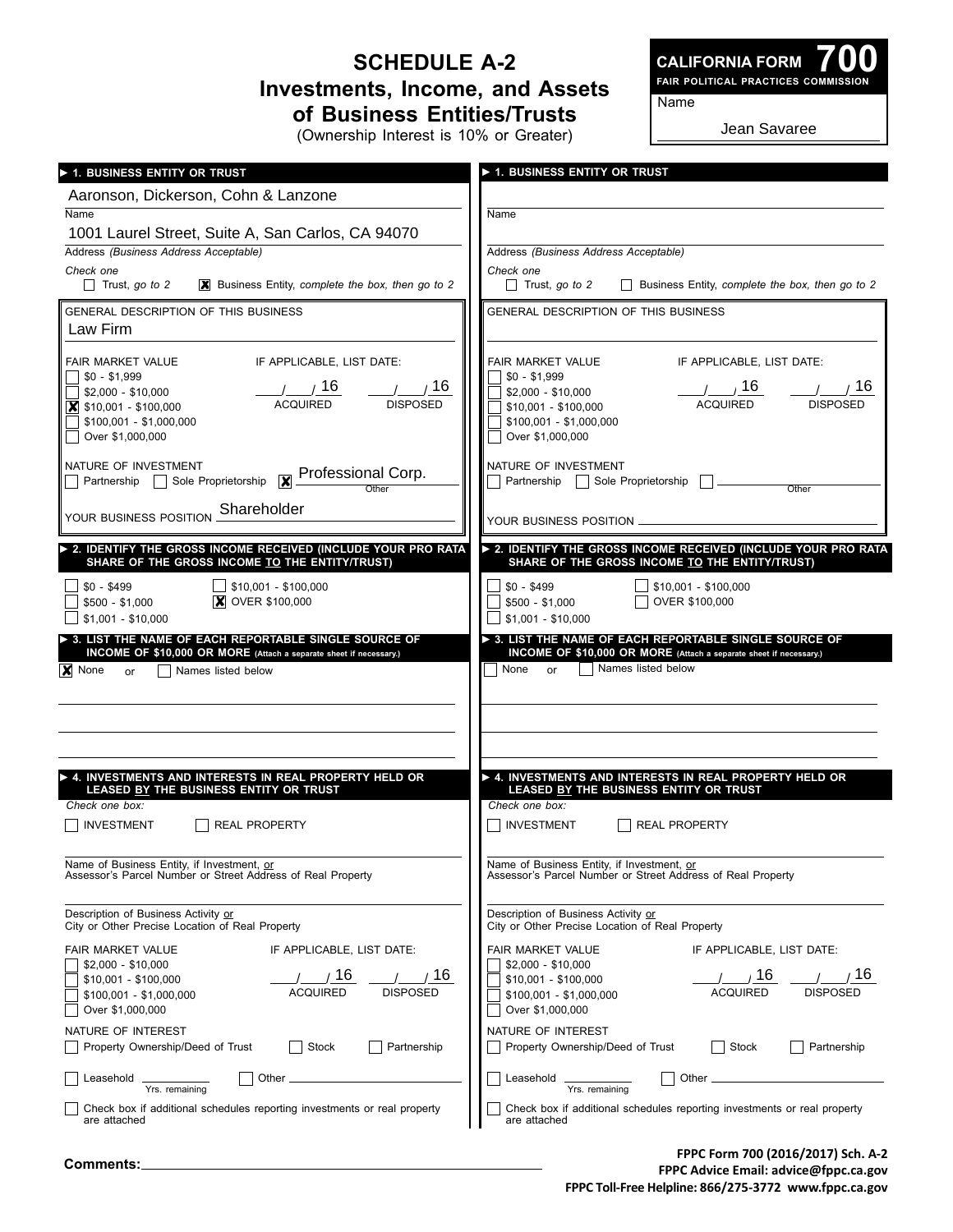### **Schedule C Income, Loans, & Business Positions**

(Other than Gifts and Travel Payments)

**CALIFORNIA FORM**

**700 Fair Political Practices Commission**

Name

Jean Savaree

| <b>1. INCOME RECEIVED</b>                                                                                                    | 1. INCOME RECEIVED                                                                                  |
|------------------------------------------------------------------------------------------------------------------------------|-----------------------------------------------------------------------------------------------------|
| NAME OF SOURCE OF INCOME                                                                                                     | NAME OF SOURCE OF INCOME                                                                            |
| Aaronson, Dickerson, Cohn & Lanzone                                                                                          |                                                                                                     |
| ADDRESS (Business Address Acceptable)                                                                                        | ADDRESS (Business Address Acceptable)                                                               |
| 1001 Laurel Street, Suite A, San Carlos, CA 94070                                                                            |                                                                                                     |
| BUSINESS ACTIVITY, IF ANY, OF SOURCE                                                                                         | BUSINESS ACTIVITY, IF ANY, OF SOURCE                                                                |
| Law Firm                                                                                                                     |                                                                                                     |
| YOUR BUSINESS POSITION                                                                                                       | YOUR BUSINESS POSITION                                                                              |
| Attorney                                                                                                                     |                                                                                                     |
| No Income - Business Position Only<br><b>GROSS INCOME RECEIVED</b>                                                           | <b>GROSS INCOME RECEIVED</b><br>No Income - Business Position Only                                  |
| $$500 - $1,000$<br>$$1,001 - $10,000$                                                                                        | $$500 - $1,000$<br>$$1,001 - $10,000$                                                               |
| <b>X</b> OVER \$100,000<br>\$10,001 - \$100,000                                                                              | OVER \$100,000<br>\$10,001 - \$100,000                                                              |
| CONSIDERATION FOR WHICH INCOME WAS RECEIVED                                                                                  | CONSIDERATION FOR WHICH INCOME WAS RECEIVED                                                         |
| $\vert \mathbf{X} \vert$ Salary<br>Spouse's or registered domestic partner's income<br>(For self-employed use Schedule A-2.) | Spouse's or registered domestic partner's income<br>Salary<br>(For self-employed use Schedule A-2.) |
| Partnership (Less than 10% ownership. For 10% or greater use<br>Schedule A-2.)                                               | Partnership (Less than 10% ownership. For 10% or greater use<br>Schedule A-2.)                      |
| (Real property, car, boat, etc.)                                                                                             | Sale of __<br>(Real property, car, boat, etc.)                                                      |
| Loan repayment                                                                                                               | Loan repayment                                                                                      |
| Commission or<br>Rental Income, list each source of \$10,000 or more                                                         | Commission or<br>Rental Income, list each source of \$10,000 or more                                |
| (Describe)                                                                                                                   | (Describe)                                                                                          |
| Other.<br>(Describe)                                                                                                         | Other $\overline{\phantom{0}}$<br>(Describe)                                                        |

► **2. loans Received or outstanding during the reporting period**

\* You are not required to report loans from commercial lending institutions, or any indebtedness created as part of a retail installment or credit card transaction, made in the lender's regular course of business on terms available to members of the public without regard to your official status. Personal loans and loans received not in a lender's regular course of business must be disclosed as follows:

| NAME OF LENDER*                         | <b>INTEREST RATE</b>     | TERM (Months/Years) |
|-----------------------------------------|--------------------------|---------------------|
| ADDRESS (Business Address Acceptable)   | $ -\%$                   | None                |
|                                         | <b>SECURITY FOR LOAN</b> |                     |
| BUSINESS ACTIVITY, IF ANY, OF LENDER    | None                     | Personal residence  |
| HIGHEST BALANCE DURING REPORTING PERIOD |                          | Street address      |
| $$500 - $1,000$                         |                          | City                |
| $\sqrt{\$1,001 - $10,000}$              | $\Box$                   |                     |
| \$10,001 - \$100,000<br>OVER \$100,000  | $\Box$                   |                     |
|                                         |                          | (Describe)          |
| <b>Comments:</b>                        |                          |                     |

**FPPC Form 700 (2016/2017) Sch. C FPPC Advice Email: advice@fppc.ca.gov FPPC Toll-Free Helpline: 866/275-3772 www.fppc.ca.gov**